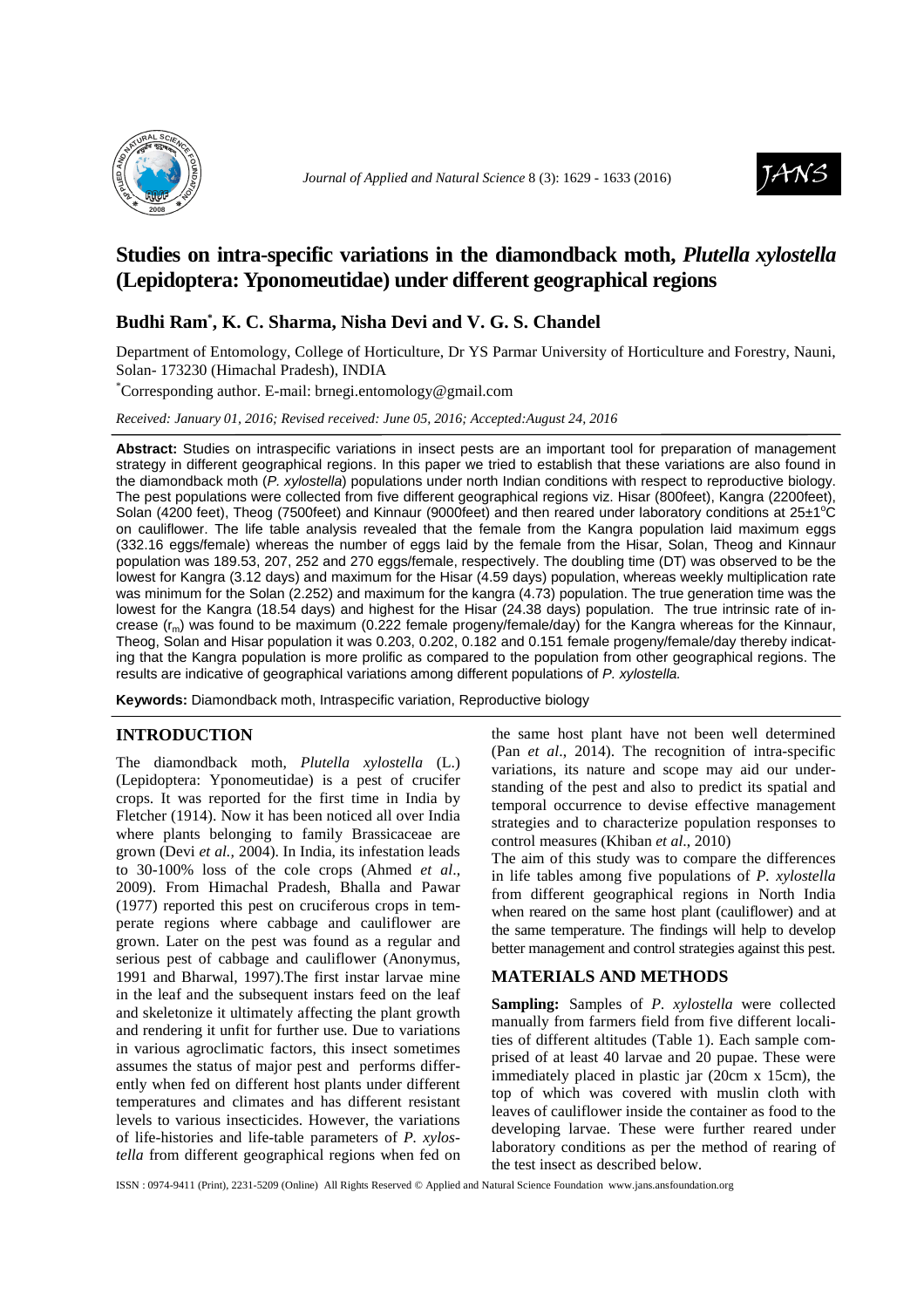**Raising of laboratory culture:** *Plutella xylostella* larvae and pupae so collected from five different localities were reared in cages of size of  $36\times34\times24$  cm with glass pan on three sides. Fresh leaves of cauliflower with their petiole dipped in glass vials (7cm x 1.5cm) were kept inside these cages. The adult thus emerged were fed with 10% sugar syrup and were provided with fresh cauliflower leaves for egg laying. The eggs thus obtained were used for the further studies. The culture of the test insect collected from each locality was maintained under laboratory conditions at room temperature ( $25\pm1\textdegree C$ ) throughout the period of study.

**Geographical variations:** Studies on variations among population of the diamondback moth collected from different geographical regions were carried out by studying the life fertility tables as per the details given below.

**Reproduction and population growth:** Eggs of the diamondback moth obtained after rearing the larvae and pupae of each locality under laboratory conditions were used for studying the life tables. The life tables were prepared as per the observations recorded on the duration of pre-oviposition period, post-oviposition periods adult longevity and age specific fecundity. The intrinsic rate of increase  $(r_m)$ , mean generation time (T), finite rate increase  $(\lambda)$ , doubling time (DT) and net reproductive rate (Ro) were calculated using method of Brich (1948) and elaborated by Howe (1953) and Carey (1993).

### **RESULTS AND DISCUSSION**

Oviposition activity reveals differences among the population collected from different localities. The oviposition period was found to be significantly higher (13.30) in case of the Hisar population whereas it was the lowest (8.20) for the Theog population. The fecundity was observed maximum (332.16 eggs/female) in case of females from the Kangra ecotype and the minimum (189.53 eggs/female) fecundity was recorded for the Hisar population (Table 2).

These findings revealed that there were marked variations in the fecundity of the diamondback moth collected from different geographic regions. Various other workers have found such dissimilarities between different geographical populations of *P. xylostella*. Arvanitakis *et al.* (2002) found the difference in the fecundity of *P. xylostella* from seven different geographical regions of Africa of which five averaged a fecundity of 210 eggs per female wheareas, two poppultions showed lesser fecundity of 115 and 170 eggs per female. Variations in oviposition period of *P. xylostella* was also observed by Pichon *et al*.( 2004) from different geographical regions of the world and obserevd the longest oviposition period in Uzbekistan (30 days) as compared to other populations where it varied from 15-20 days. Mahaparta *et al*. (2006) also reported similar results from three states in India. He observed higher fecundity from Tamilnadu (305 eggs per female) wheras, it was least for New Delhi population (268.5 eggs per female). Pan *et al*. (2014) investigated variations in biology of *P. xylostella* from five geographical regions of China. The oviposition period ranged from 10.47 to 17.18 days whereas, fecundity varied from 337.18- 411.47 eggs per female.

**Fertility tables:** Fertility table summarizes the information on the biological performance of a species. The net reproductive rate for the Hisar, Kangra, Solan, Theog and Kinnaur populations of the diamondback moth was 39.74, 90.22, 35.76, 44.30 and 43.13, respectively at  $25^{\circ}$ C on cauliflower. The true generation time (the mean period from birth of the parents to the birth of offspring) for the respective geographical regions was found to be 24.38, 20.09, 19.65, 18.76 and 18.54 days whereas the value of  $r_m$  for the diamondback moth collected from these localities was 0.151, 0.222, 0.182, 0.202 and 0.203 (female progeny/female/day), while the finite rate of increase (λ) was 1.16, 1.25, 1.19, 1.22 and 1.22, respectively indicating a marked variations in the intrinsic

|  |  |  |  | Table1. Sampling localities of P. xylostella. |
|--|--|--|--|-----------------------------------------------|
|--|--|--|--|-----------------------------------------------|

| 800<br>Hisar (Haryana)<br>Haryana<br>2200<br>Himachal Pradesh<br>Jaach (Kangra) | Altitude (feet) |  |  |
|---------------------------------------------------------------------------------|-----------------|--|--|
|                                                                                 |                 |  |  |
|                                                                                 |                 |  |  |
| 4200<br>Himachal Pradesh<br>Chambaghat (Solan)                                  |                 |  |  |
| 7500<br>Theog (Shimla)<br>Himachal Pradesh                                      |                 |  |  |
| 9000<br>Himachal Pradesh<br>Kalpa (Kinnaur)                                     |                 |  |  |

**Table 2.** Comparative analysis of biological parameters of *P. xylostella* collected from five different geographical regions.

| <b>Localities</b> | <b>Pre-oviposition</b>      | Oviposition                  | Post-oviposition           | Total no. of eggs/ female       |
|-------------------|-----------------------------|------------------------------|----------------------------|---------------------------------|
|                   | period (days)               | period (days)                | period (days)              |                                 |
| Hisar             | $3.20+0.25^{\circ}$         | $13.30 \pm 0.64^{\text{a}}$  | $0.50+0.44^{ab}$           | $189.53 + 1.31^{\circ}$         |
| Kangra            | $1.60+0.15^{\circ}$         | 9.80 $\pm$ 0.61 <sup>b</sup> | $1.20 + 0.37$ <sup>a</sup> | $332.16 + 4.34^a$               |
| Solan             | $2.40\pm0.33^{b}$           | $9.20+0.55^{bc}$             | $0.40 \pm 0.22^b$          | $207.00 \pm 2.88$ <sup>cd</sup> |
| Theog             | $1.20 + 0.13$ <sup>cd</sup> | $8.20+0.31^{\circ}$          | $0.30 \pm 0.15^b$          | $252.19 \pm 4.54$ <sup>bc</sup> |
| Kinnaur           | 1.00 <sup>d</sup>           | $8.3 \pm 0.51$ <sup>c</sup>  | $0.50+0.21^{ab}$           | $270.00 + 4.45^b$               |

Figures followed by same alphabet are significantly at par with each other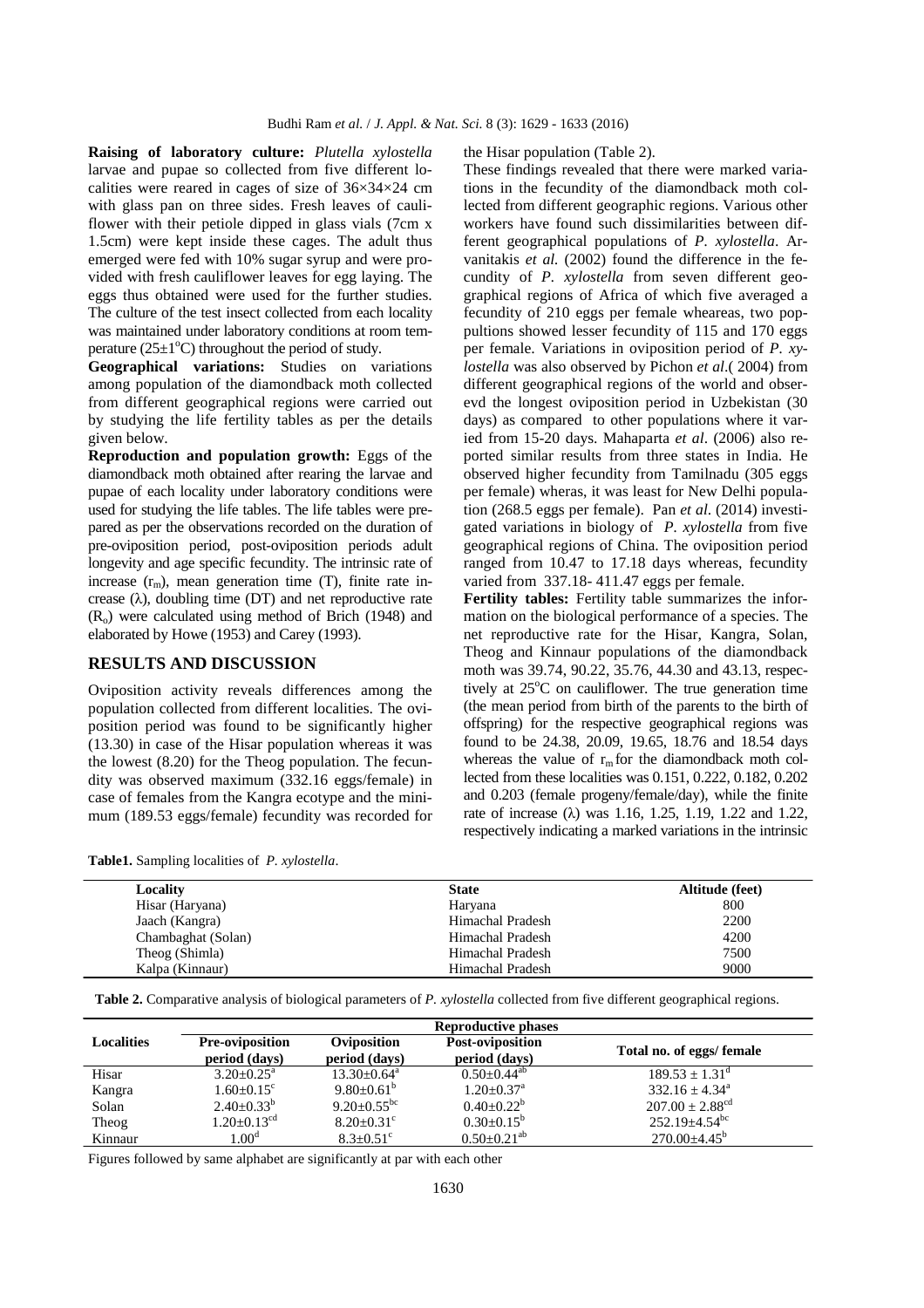**Table 3.** Comparative fertility analysis of five different *P. xylostella* populations.

|                                                                             | <b>Localities</b> |        |              |        |         |
|-----------------------------------------------------------------------------|-------------------|--------|--------------|--------|---------|
| <b>Fertility parameters</b>                                                 | <b>Hisar</b>      | Kangra | <b>Solan</b> | Theog  | Kinnaur |
| Gross reproductive rate : $(\Sigma(m_x))$                                   | 98.54             | 189.33 | 107.58       | 136.18 | 151.23  |
| Gross fecundity: $(\Sigma(M_x))$                                            | 189.5             | 332.15 | 206.90       | 252.19 | 270.07  |
| Net reproductive rate(female eggs/female) ( $R_o$ ): ( $\sum$               | 39.74             | 90.22  | 35.76        | 44.30  | 43.13   |
| $(l_x m_x)$                                                                 |                   |        |              |        |         |
| Approximate generation time $(T_c)$ :                                       | 25.00             | 20.43  | 20.05        | 18.78  | 18.87   |
| $(\sum (x l_x m_x)/(R_0)$ (days)                                            |                   |        |              |        |         |
| The innate capacity for increase $(r_c)$ :                                  | 0.147             | 0.220  | 0.178        | 0.201  | 0.200   |
| $(\log_e R_o/T_c)$                                                          |                   |        |              |        |         |
| Doubling time (DT):( $\log_{e} 2/r_{\rm m}$ ) (days)                        | 4.59              | 3.12   | 3.80         | 3.430  | 3.41    |
| Intrinsic rate of natural increase (female/female/day) $(r_m)$              | 0.151             | 0.222  | 0.182        | 0.202  | 0.203   |
| Weekly multiplication rate: $(_{e}7 r_{m})$                                 | 2.87              | 4.73   | 2.25         | 4.11   | 4.14    |
| Finite rate of increase ( $\lambda$ ): (Antilog $_{\rm e}$ r <sub>m</sub> ) | 1.16              | 1.25   | 1.19         | 1.22   | 1.22    |
| Mean age gross fecundity (days):                                            | 25.30             | 20.37  | 19.59        | 19.03  | 19.94   |
| $(\sum_{x} M_{x}/M_{x})$                                                    |                   |        |              |        |         |
| Mean age net fecundity: $(\sum xL_x M_x / \sum L_x M_x)$                    | 24.99             | 20.12  | 19.79        | 18.80  | 18.60   |
| Eggs/female/day: $(\sum L_x M_x / \sum L_x)$                                | 10.77             | 27.66  | 15.20        | 24.34  | 22.26   |
| True generation time(T): ( $\log R_o/r_m$ ) (days)                          | 24.38             | 20.09  | 19.65        | 18.76  | 18.54   |



**Fig .1.** *Daily age specific survival and age specific fecundity of P. xylostella for Hisar population.* 



**Fig. 3.** *daily age specific survival and age specific fecundity of P. xylostella Solan population.* 



**Fig. 5.** *daily age specific survival and age specific fecundity of P. xylostella Kinnau population.* 



**Fig. 2.** *Daily age specific survival and age specific fecundity of P. xylostella for Kangara population .* 



**Fig. 4.** *Daily age specific survival and ag specific fecundity of plutella for Theog population.*

rate of natural increase (Table 3). Since intrinsic rate of increase  $(r_m)$  reflects many factors (such as fecundity, survival rate, and generation time) so these values would adequately summarize the physiological qualities of a species in relation to its capacity to increase. thus, it would be the most appropriate index to evaluate the performance of an insect from different regions (Southwood and Henderson 2009).

Our results support the studies carried out by Liu *et al*. (1985) who recorded differences in the intrinsic rate of increase  $(r_m)$  in the population of the *P. xylostella* col-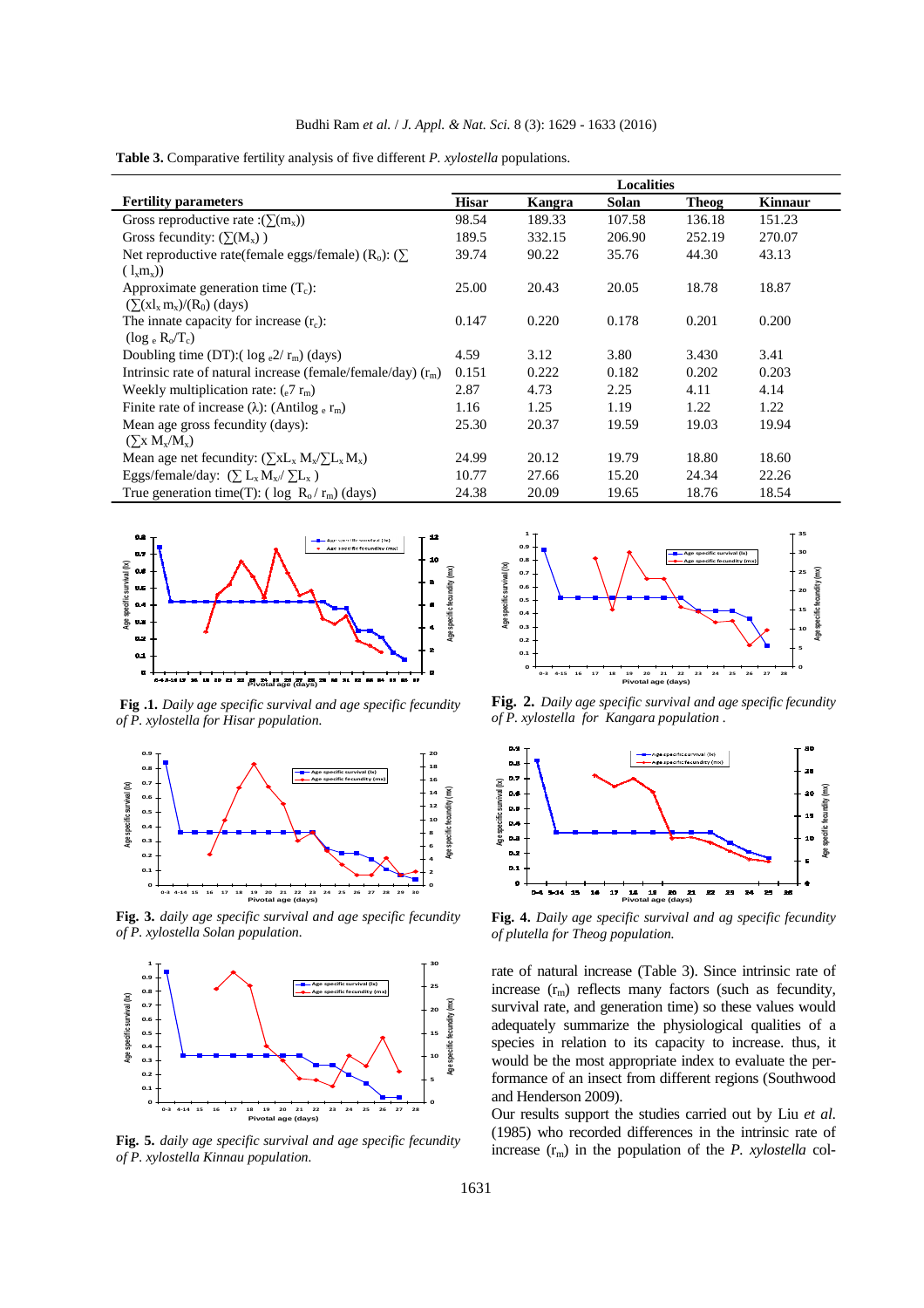lected from three localities in Taiwan as 0.228, 0.188 and 0.151 females per day. Similar findings were observed by Sheng *et al.* (2002) for *Diadromus collaris* a parasitoid of the diamondback moth collected from two different localities in China. Pan *et al.* (2014) found variations in  $r_m$ value of *P. xylostella* in China which were recorded the highest for Beijing population (0.2888) whereas it was the lowest for Shandong population (0.2165).

The present studies thus revealed variations among population from different geographical regions with respect to reproductive biology. Environmental variables are also important factors for local adaptation among allopatric regions, and biological divergence has been found along latitudinal gradients (Lee and Mitchell-Olds 2011). Variations among different populations of insects may also be attributed to geographical barriers between their habitats. Sometime distance alone can also function as a barrier to genetic exchange among populations (Ruggiero *et al*., 2004). As reported by Chu (1986) such variations might be due to migration of populations from different locations over long distances (>3000 km). Mayr and Ashlock (1991) reported the population differences due to geographic barriers that are defined as any terrain that prevents gene flow between populations. Schluter (2001) attributed that this variation due to adaptation of the different populations to their ecological niche.

#### **Conclusion**

On the basis of present studies it is concluded that there were significant variations with respect to reproductive biology among the populations of *P. xylostella* from different geographical regions. Besides, the difference in the true intrinsic rate of natural increase  $(r<sub>m</sub>)$ among the population collected from different geographical regions was also found, It was the highest for the Kangra population, indicating thereby that the diamondback moth for this geographical region is more prolific as compared to the population from other geographical regions

#### **REFERENCES**

- Ahmed T, Ansari M and Ali H. (2009). Outbreak of diamondback moth, *Plutella xylostella*, in Aligarh, India. *Trends in Bioscience* **2**(1): 10-12.
- Anonymus. (1991). Integrated pest management studies on cauliflower and cabbage in temperate regions of Himachal Predesh. Final Report: ICAR Research Scheme, Department of Entomology, Dr. Yashwant Singh Parmar University of Horticulture and Forestry , Nauni-Solan (HP).
- Arvanitakis L, Bonal F, Bordat A, Kirk A A and Bordat D. (2002). Biological and molecular variability within seven populations of *Plutella xylostella* (L.) from Benin. *Improving Biocontrol of Plutella xylostella*. In: Proceedings of the International Symposium of Montpellier, pp. 135–137.
- Bhalla O P and and Pawar A D. (1977). A survey study of

insect and non-insect pests of economic importance in Himachal Pradesh. Tiku and Tiku Kitab Mehal, Bombay. p. 80.

- Bharwal R N. (1997). Pest management in temperate vegetable crops for vegetable and seed pupose, pp. 180-184. Summer school on : *Summer hybrid and hybrid seed production technology of vegetables* 7-26 April, held in division of vegetable crops, IARI, New Delhi
- Brich S. 1948. The intrinsic rate of natural increase in insect population. *Journal of Animal Ecology,* 17: 15-26.
- Carey J R. (1993). Applied demography for biologist with special emphasis on insects. Oxford University Press, New York.206 p.
- Chu Y I. (1986). The migration of diamondback moth. In: Diamondback moth management(eds. N S Talekar and T D Griggs). *Proceedings of the First International Workshop,* 11-15 March 1985, Tainan, Taiwan, The Asian Vegetable Research and Development Center, Shanhua, Taiwan, AVRDC Publication No. 86-248. pp. 77-81.
- Devi N, Bharadwaj V and Deshraj. (2004). Seasonal abundance of diamondbackmoth, *Plutella xylostella*(L.) and its natural enemies. *Journal of Entomological Research,*  28(4): 317-320.
- Fletcher T B. (1914). Some south Indian insects. Superintendent, Government Press, Madras. 565p.
- Howe R W. (1953). The rapid determination of intrinsic rate of increase of an insect population. *Annals of Applied Biology,* 40**:**134-155.
- Khiaban N G M Z, Hejaz M S, Irani-Nejad K H, Mohammadi S A and Khaghaninia S. (2010). Genetic variability of geographical populations of the bollworm, *Helicoverpa armigera* Hübner (Lepidoptera: Noctuidae), in west and northwest of Iran. *Munis Entomology and Zoology,* 5(2): 670-676.
- Lee CR and Mitchell O T (2011). Quantifying effects of environmental and geographical factors on patterns of genetic differentiation. *Mol Ecol,* 20:4631–4642.
- Liu H, Chi H, Chen C N and Kung K S. 1985. The population parameter of the diamondback moth, *Plutella xylostella* on common kale. *Plant Protection Bulletin of Taiwan,* 27(2): 145-153.
- Mayr E and Ashlock P D. (1991). Principle of systematic zoology. McGraw Hill.
- Mohapatra P, Chack J and Narayanasamy P. (2006). Biological characteristics of certain diamondback moth ecdotypes. *Journal of Entomology,* 3(4): 277-280.
- Pan QJ, Xiao LC, Lin L, Thomas J. Smith R and Liu TX. (2014). Geographical variations in life histories of *Plutella xylostella* in China. *Journal of Pest Science*, 87:659–670.
- Pichon A, Bordat D, Bordat A, Arvanitakis L and Tertiios C. (2004). Biological and genetic differences between populations of diamondback moth from different geographic origins. In: *The management of diamondback moth and other crucifer pests* (eds N M Enderson and P M Ridland): Proceeding of the Forth International Workshop 26-29 November 2001, Melbourne, Victoria, Australia.
- Ruggiero L F, Aubry K B, Buskirk S W, Koehler G M, Krebs C J, McKelvey K S and Squires J R. (2004). Ecology and conservation of lynxin the United States, general technical report RMRS-GTR-30 WWWFort Collins, cou.s.department of Agriculture, Forest service, Rocky mountain research station.